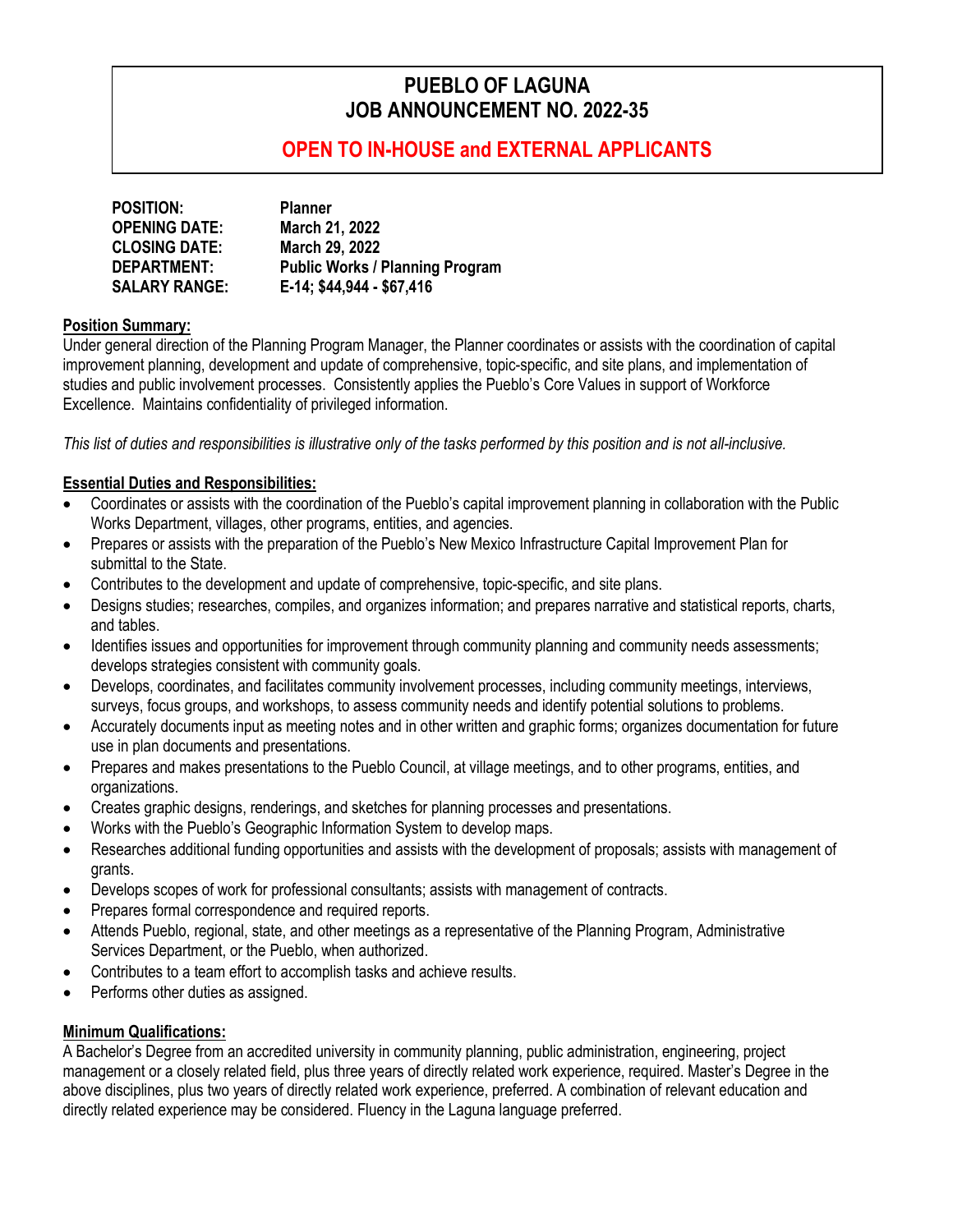### **Background Investigation Requirements:**

The Pueblo of Laguna has a Suitability Policy for background investigation processes. Every position in the government operation is reviewed and designated at one of three risk levels. The determination is commensurate with public trust responsibilities and attributes of the position which includes job duties. The Planner is designated as a Medium Risk Public Trust (*MRT*) position.

| <b>Type of Background Check</b>                                                            | <b>Required</b> |
|--------------------------------------------------------------------------------------------|-----------------|
| Pre-Employment Drug Screening                                                              |                 |
| Background Investigation (Criminal Check, Sex Offender Check, Social Security Trace,       |                 |
| Driving Record, Civil Court Check – if applicable, Tribal Criminal Check – if applicable)  |                 |
|                                                                                            |                 |
| Employment Verification, Education / License Verification, Personal Reference Verification |                 |
|                                                                                            |                 |
| <b>Fingerprint Verification</b>                                                            |                 |
| Must Be Able to Drive a Pueblo Issued Vehicle                                              |                 |
| Other                                                                                      |                 |

## **Knowledge, Abilities, Skills, and Certifications:**

- Knowledge of capital project planning principles and processes on tribal lands and in New Mexico.
- Knowledge of principles of community planning, including in-depth knowledge of at least one of the following: land use, natural resource, environmental, economic development, transportation, housing, education, or health.
- Knowledge of information resources available for planning, including but not limited to U.S. Census data.
- Knowledge of effective writing techniques, proper spelling, grammar, punctuation, and math skills sufficient to carry out essential duties.
- Knowledge of tribal sovereignty and relationships with the federal government; knowledge of the Pueblo's traditional form of government and customs.
- Knowledge of mapping and geographic data, including geographic information systems.
- Ability to interact and maintain positive working relationships with individuals of varying social and cultural backgrounds.
- Ability to collect, analyze, interpret, and apply data to planning projects.
- Ability to lead public meetings, facilitate various types of workshops
- Ability to persuasively present ideas.
- Ability to accurately apply statistical and algebraic, or geometric knowledge in practical situations.
- Ability to work on several projects simultaneously, prioritize, and meet strict deadlines.
- Ability to work independently or in a team environment as needed.
- Ability to analyze situations and adopt appropriate courses of action.
- Ability to maintain confidentiality of privileged individual and tribal information.
- Ability to follow verbal and written instructions.
- Skills in organization and time management.
- Skills in computer use, including Word, Excel, PowerPoint, Outlook, Adobe Creative Suite (primarily Photoshop, Illustrator, and InDesign), ArcGIS, and software unique to the program.

#### **Application Instructions:**

- Go t[o www.lagunapueblo-nsn.gov](http://www.lagunapueblo-nsn.gov/) and click on Employment Opportunities for application instructions and application form. *Read instructions prior to completing application form; incomplete applications will not be considered.* Resumes are encouraged but not in lieu of a complete application form.
- All hand delivered documents must be received by the Human Resources Office no later than 4:30 pm (MDT) on the closing date. All electronically mailed documents must be received by the Human Resources Office no later than 11:59pm (MDT) on the closing date.
- Application packets may be submitted by one of the following methods:
	- 1. E-mail to [polemployment@pol-nsn.gov;](mailto:polemployment@pol-nsn.gov)